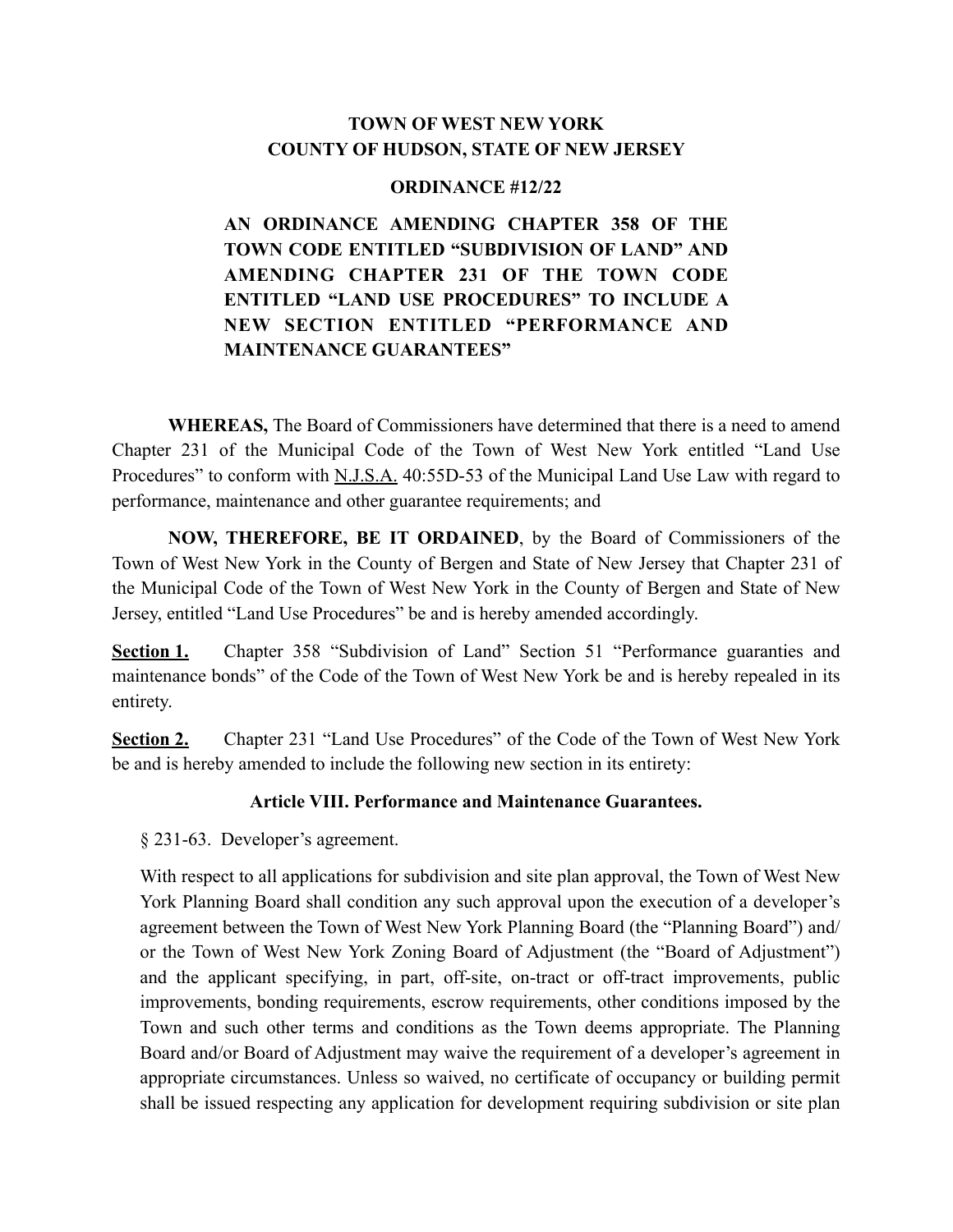approval unless the applicant has entered into a developer's agreement of a form specified herein.

- § 231-64. Furnishing of performance guarantees; improvements.
	- A. Before filing of final subdivision plats or recording of minor subdivision deeds or as a condition of final site plan approval or as a condition to the issuance of a zoning permit pursuant to subsection d of Section 52 of P.L. 1975, c. 291 (C.40:55D-65), or as a condition of approval of a permit update under the State Uniform Construction Code for the purpose of updating the name and address of the owner of property on a construction permit, the Town shall require and shall accept in accordance with the standards set forth hereinafter and regulations adopted pursuant to Section 1 of P.L. 1999, c. 68 (C. 40:55D-53a) for the purpose of assuring the installation and maintenance of certain on-tract improvements, the furnishing of a performance guarantee, and provision for a maintenance guarantee as set forth in this section.
		- (1) The developer shall furnish a performance guarantee in favor of the Town in an amount not to exceed 120% of the cost of installation of only those improvements required by an approval or developer's agreement, ordinance, or regulation to be dedicated to a public entity, and that have not yet been installed, which cost shall be determined by the Town Engineer, according to the method of calculation set forth in Section 15 of P.L. 1991, c. 256 (C. 40:55D-53.4), for the following improvements as shown on the approved plans or plat:
			- (a) Streets.
			- (b) Pavement.
			- (c) Gutters.
			- (d) Curbs.
			- (e) Sidewalks.
			- (f) Street lighting.
			- (g) Street trees.
			- (h) Surveyor's monuments, as shown on the final map and required by "the map filing law," P.L. 1960, c. 141 (C. 46:23-9.9 et seq.; repealed by Section 2 of P.L. 2011, C. 217) or N.J.S.A. 46:26B-1 through N.J.S.A. 46:26B-8.
			- (i) Water mains.
			- (j) Sanitary sewers.
			- (k) Community septic systems.
			- (l) Drainage structures.
			- (m)Public improvements of open space; and
			- (n) Any grading necessitated by the preceding improvements.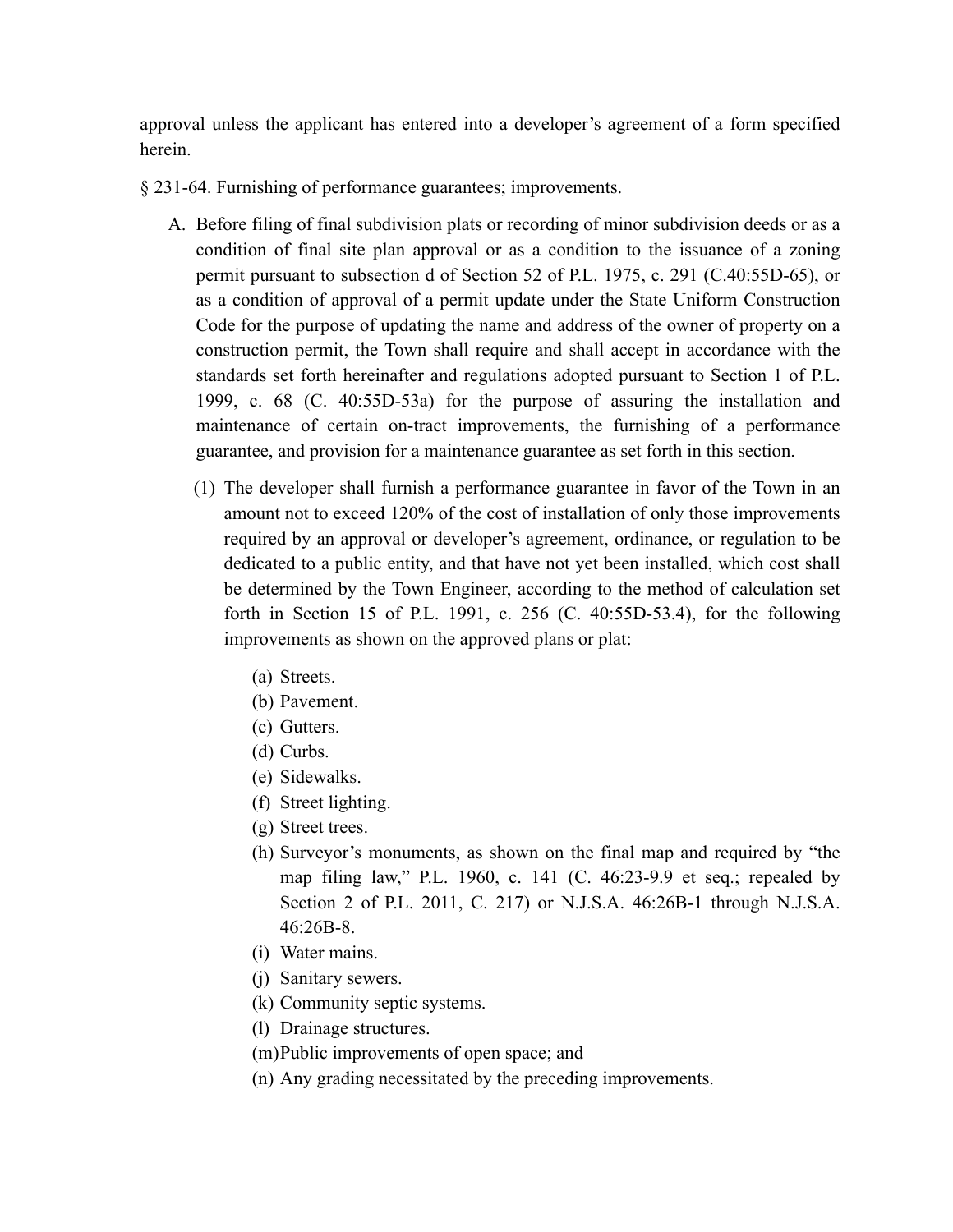- (2) The developer shall also furnish a performance guarantee to include, within an approved phase or section of a development, privately-owned perimeter buffer landscaping, as required by the Town Code or imposed as a condition of approval. At a developer's option, a separate performance guarantee may be posted for the privately-held perimeter buffer landscaping.
- (3) The Town Engineer shall prepare an itemized cost estimate of the improvements covered by the performance guarantee, which itemized cost estimate shall be appended to each performance guarantee posted by the obligor.
- § 231-65. Safety and Stabilization.
	- A. The developer shall also furnish to the Town a "safety and stabilization guarantee" in favor of the Town. At the developer's option, a "safety and stabilization guarantee" may be furnished either as a separate guarantee or as a line item of the performance guarantee. A "safety and stabilization guarantee" shall be available to the Town solely for the purpose of returning property that has been disturbed to a safe and stable condition or otherwise implementing measures to protect the public from access to an unsafe or unstable condition, only in the circumstance that:
		- (1) Site disturbance has commenced and, thereafter, all work on the development has ceased for a period of at least 60 consecutive days following such commencement for reasons other than force majeure.
		- (2) Work has not recommenced within 30 days following the provision of written notice by the Town to the developer of the Town's intent to claim payment under the guarantee.
		- (3) The Town shall not provide notice of its intent to claim payment under a "safety and stabilization guarantee" until a period of at least 60 days has elapsed during which all work on the development has ceased for reasons other than force majeure. The Town shall provide written notice to the developer by certified mail or other form of delivery providing evidence of receipt.
		- (4) The amount of a "safety and stabilization guarantee" for a development with bonded improvements in an amount not exceeding \$100,000 shall be \$5,000.
		- (5) The amount of a "safety and stabilization bond guarantee" for a development with bonded improvements exceeding \$100,000 shall be calculated as a percentage of the bonded improvement costs of the development or phase of development as follows: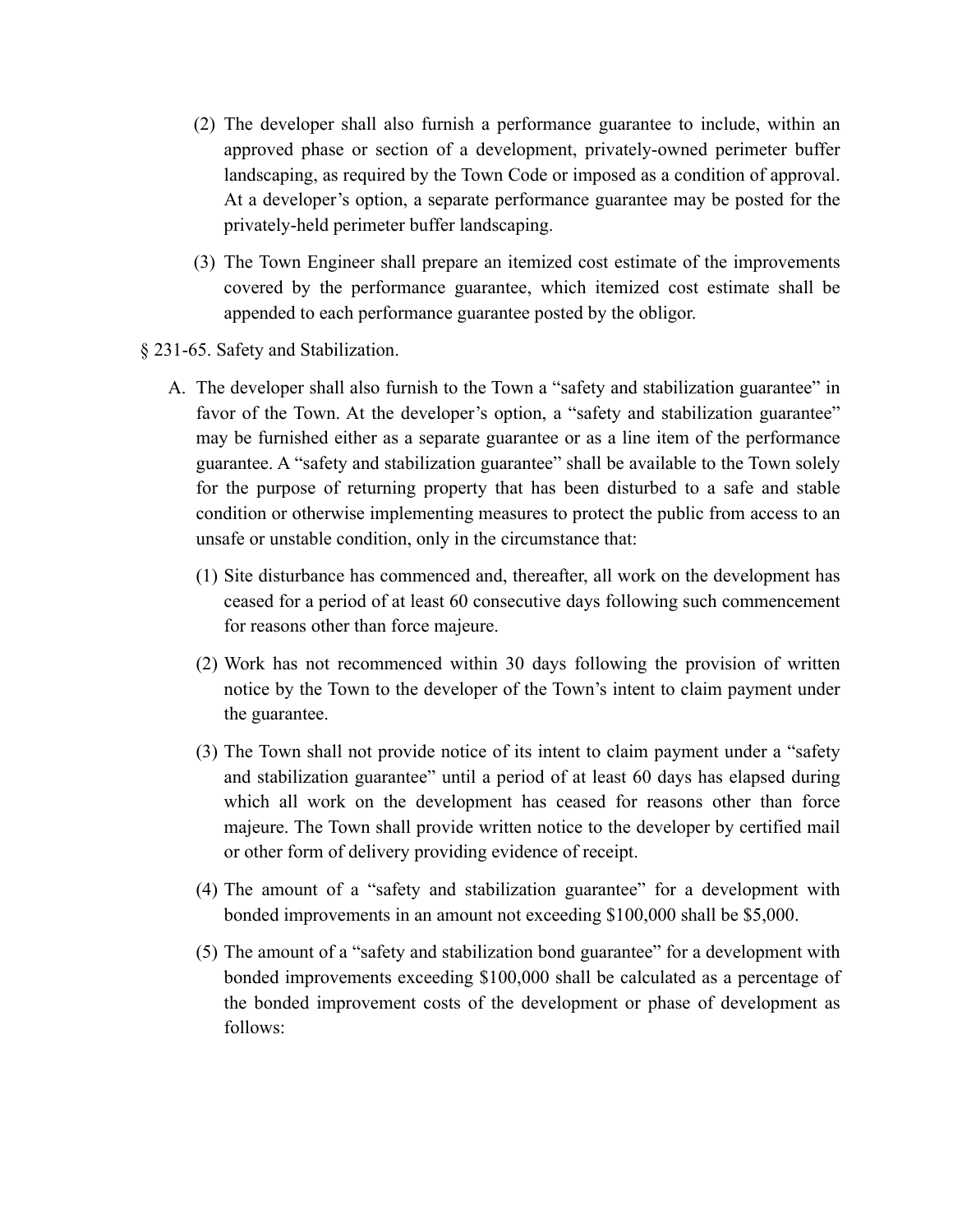- (a) \$5,000 for the first \$100,000 of bonded improvement costs, plus two and a half percent of bonded improvement costs in excess of \$100,000 up to \$1,000,000, plus
- (b) One percent of bonded improvement costs in excess of \$1,000,000.
- (6) The Town shall release a separate "safety and stabilization guarantee" to a developer upon the developer's furnishing of a performance guarantee which includes a line item for safety and stabilization in the amount required under this paragraph.
- (7) The Town shall release a "safety and stabilization guarantee" upon the Town Engineer's or other municipal official's (designated by ordinance) determination that the development of the project site has reached a point that the improvements installed are adequate to avoid any potential threat to public safety.

### §231-66. Temporary certificate of occupancy; guarantee.

In the event that the developer shall seek a temporary certificate of occupancy for a development, unit, lot, building, or phase of development, as a condition of the issuance thereof, the developer shall furnish a separate guarantee, referred to herein as a "temporary certificate of occupancy guarantee," in favor of the Town in an amount equal to 120% of the cost of installation of only those improvements or items which remain to be completed or installed under the terms of the temporary certificate of occupancy and which are required to be installed or completed as a condition precedent to the issuance of the permanent certificate of occupancy for the development, unit, lot, building or phase of development and which are not covered by an existing performance guarantee. Upon posting of a "temporary certificate of occupancy guarantee," all sums remaining under a performance guarantee previously furnished by the developer which relate to the development, unit, lot, building, or phase of development for which the temporary certificate of occupancy is sought, shall be released. The scope and amount of the "temporary certificate of occupancy guarantee" shall be determined by the Town Engineer or such other municipal official designated by ordinance. The "temporary certificate of occupancy guarantee" shall be released by the Town Engineer or other municipal official designated by ordinance upon the issuance of a permanent certificate of occupancy with regard to the development, unit, lot, building, or phase as to which the temporary certificate of occupancy relates.

§231-67. Acceptance of performance guarantee from successor developer.

A. The Town may accept a performance guarantee in favor of the municipality from a successor developer as a replacement for a performance guarantee that was previously furnished, pursuant to section 41 of P.L. 1975, c.291 (C.40:55D-53), for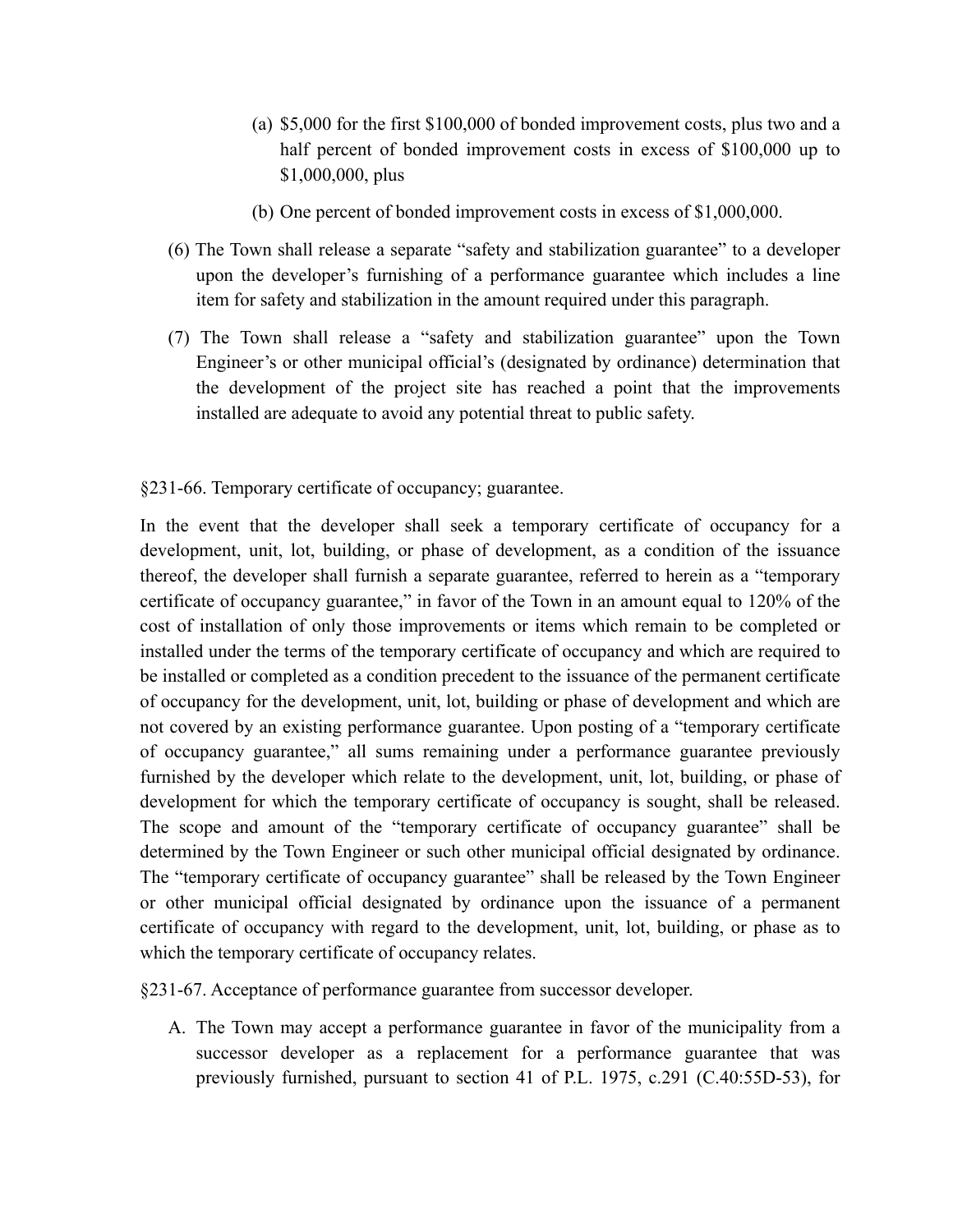the purpose of assuring the installation of improvements. The Town shall not accept a replacement performance guarantee without securing:

- (1) written confirmation from the new obligor that the intent of the new obligor is to furnish a replacement performance guarantee, relieving the predecessor obligor and surety, if any, of any obligation to install improvements, and
- (2) written verification from the Town Engineer that the replacement performance guarantee is of an amount sufficient to cover the cost of the installation of improvements, but not to exceed 120% of the cost of the installation, which verification shall be determined consistent with section 41 of P.L. 1975, c.291 (C.40:55D-53).
- B. An approving authority shall notify the Governing Body whenever it accepts a replacement performance guarantee. Notice shall contain a copy of the written confirmation of the new obligor's intent to furnish a replacement performance guarantee and the Town Engineer's written verification of the sufficiency of the amount of that replacement performance guarantee.
- C. Within 30 days after receiving notice from the approving authority of its acceptance of a replacement performance guarantee, the Governing Body, by resolution, shall release the predecessor obligor from liability pursuant to its performance guarantee.
- §231-68. Maintenance guarantee.
	- A. Prior to the release of a performance guarantee required pursuant to this section, the developer shall post with the Town a maintenance guarantee in an amount not to exceed 15% of the cost of the installation of the improvements which are being released.
		- (1) The developer shall post with the Town, upon the inspection and issuance of final approval of the following private site improvements by the Town Engineer, a maintenance guarantee in an amount not to exceed 15% of the cost of the installation of the following private site improvements, which cost shall be determined according to the method of calculation set forth in section 15 of P.L.1991, c.256 (C.40:55D-53.4):
			- (a) Stormwater management basins;
			- (b) In-flow and water quality structures within the basins; and
			- (c) The out-flow pipes and structures of the stormwater management system, if any.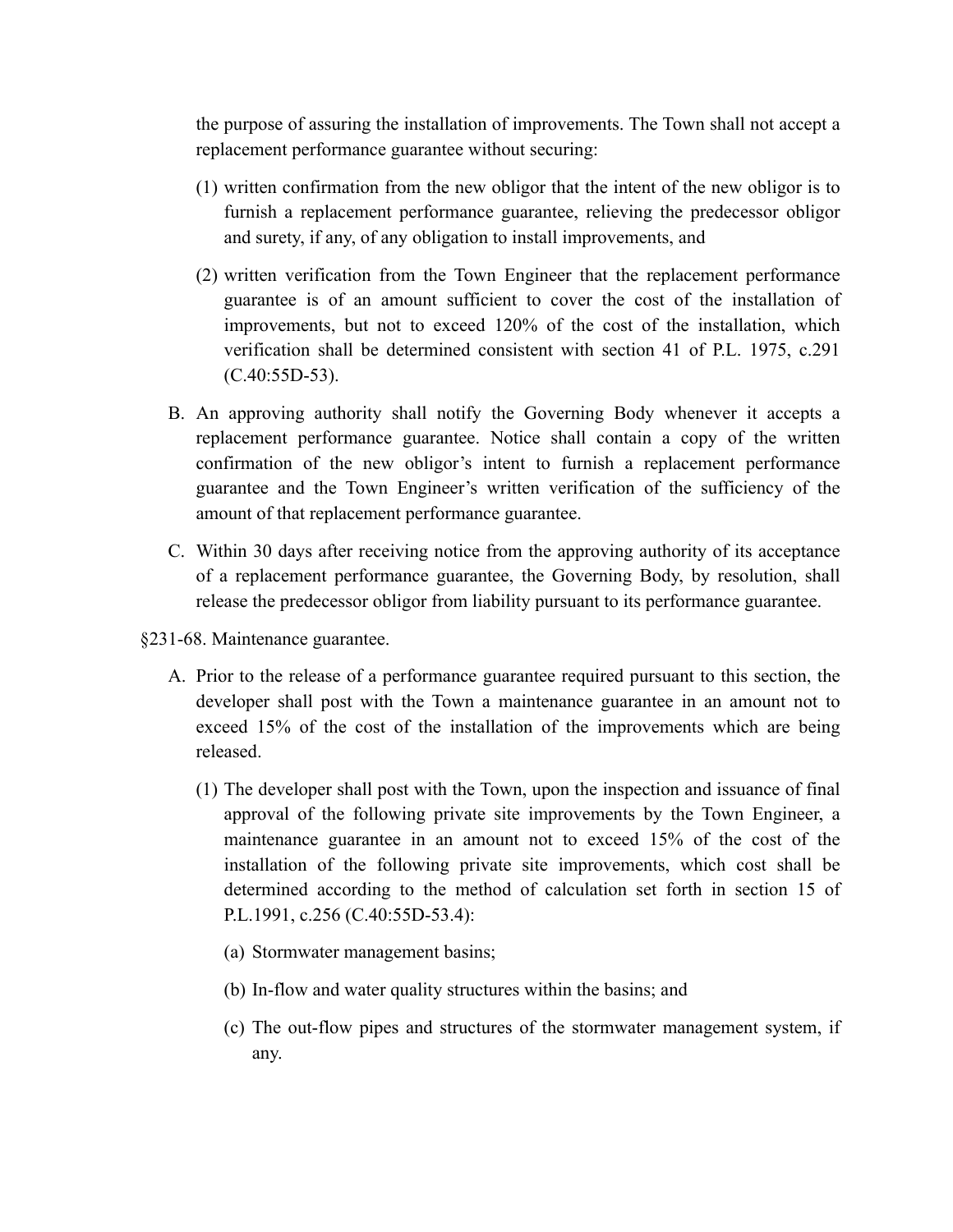(2) The term of the maintenance guarantee shall be for a period not to exceed two years and shall automatically expire at the end of the established term.

§231-69. Other agencies; utilities.

In the event that other governmental agencies or public utilities automatically will own the utilities to be installed or the improvements are covered by a performance or maintenance guarantee to another governmental agency, no performance or maintenance guarantee, as the case may be, shall be required by the Town for such utilities or improvements.

§231-70. Regulations concerning performance guarantees.

- A. The time allowed for installation of the bonded improvements for which the performance guarantee has been provided may be extended by the Governing Body by resolution. As a condition or as part of any such extension, the amount of any performance guarantee shall be increased or reduced, as the case may be, to an amount not to exceed 120% of the cost of the installation, which cost shall be determined by the Town Engineer according to the method of calculation set forth in section 15 of P.L. 1991, c. 256 (C. 40:55D-53.4) as of the time of the passage of the resolution.
- B. If the required bonded improvements are not completed or corrected in accordance with the performance guarantee, the obligor and surety, if any, shall be liable thereon to the Town for the reasonable cost of the improvements not completed or corrected, and the Town may either prior to or after the receipt of the proceeds thereof complete such improvements. Such completion or correction of improvements shall be subject to the public bidding requirements of the "Local Public Contracts Law," P.L. 1971, c. 198 (C. 40A:11-1 et seq.).
- C. Upon substantial completion of all required street improvements (except for the top course) and appurtenant utility improvements, and the connection of same to the public system, the obligor may request of the Governing Body in writing, by certified mail addressed in care of the Town Clerk, that the Town Engineer prepare, in accordance with the itemized cost estimate prepared by the Town Engineer and appended to the performance guarantee pursuant to this section, a list of all uncompleted or unsatisfactory completed bonded improvements. If such a request is made, the obligor shall send a copy of the request to the Town Engineer. The request shall indicate which bonded improvements have been completed and which bonded improvements remain uncompleted in the judgment of the obligor. Thereupon the Town Engineer shall inspect all bonded improvements covered by obligor's request and shall file a detailed list and report, in writing, with the Governing Body, and shall simultaneously send a copy thereof to the obligor not later than 45 days after receipt of the obligor's request.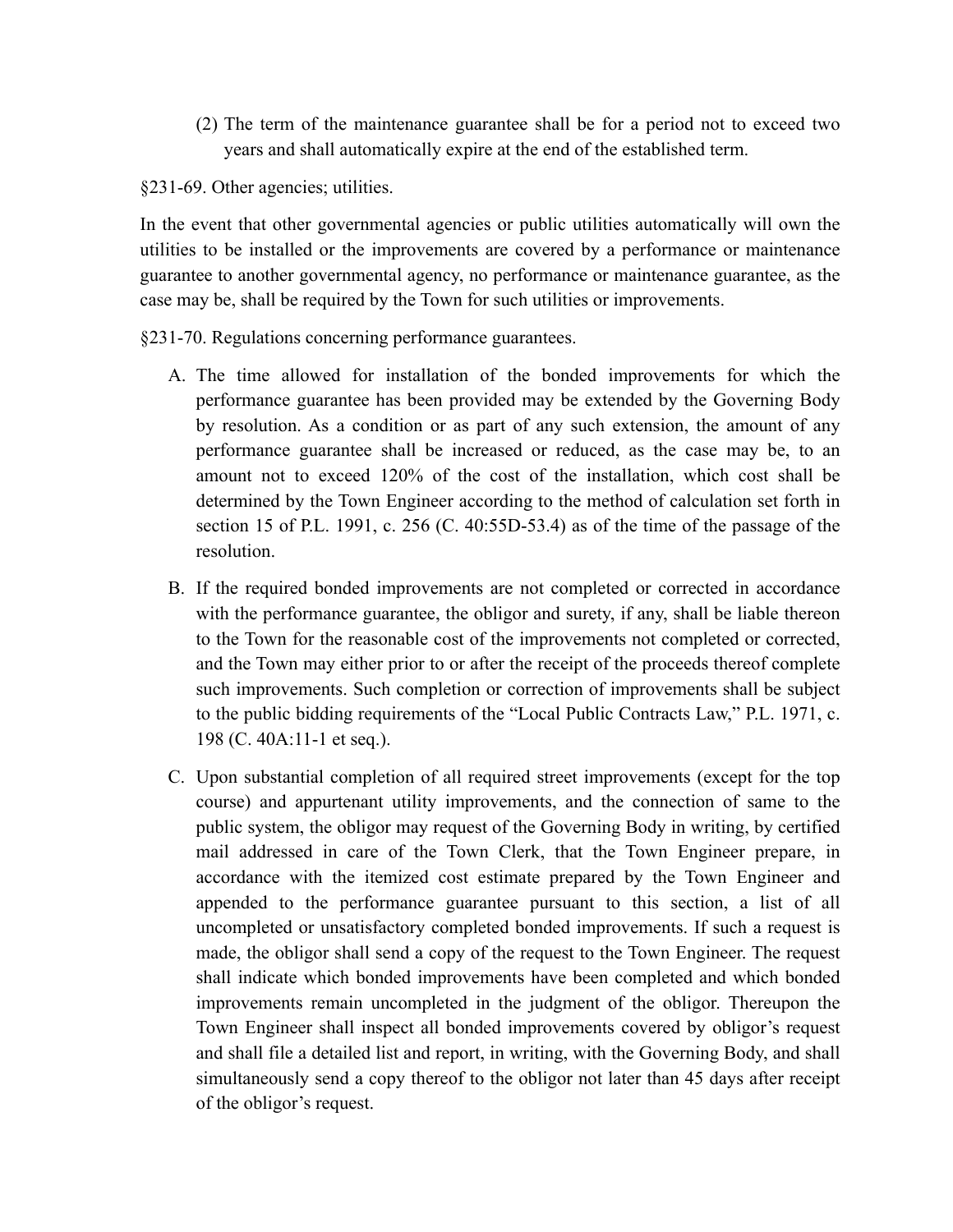- (1) The list prepared by the Town Engineer shall state, in detail, with respect to each bonded improvement determined to be incomplete or unsatisfactory, the nature and extent of the incompleteness of each incomplete improvement or the nature and extent of, and remedy for, the unsatisfactory state of each completed bonded improvement determined to be unsatisfactory. The report prepared by the Town Engineer shall identify each bonded improvement determined to be complete and satisfactory together with a recommendation as to the amount of reduction to be made in the performance guarantee relating to the completed and satisfactory bonded improvement, in accordance with the itemized cost estimate prepared by the Town Engineer and appended to the performance guarantee pursuant to this section.
- (2) The Governing Body, by resolution, shall either approve the bonded improvements determined to be complete and satisfactory by the Town Engineer, or reject any or all of these bonded improvements upon the establishment in the resolution of cause for rejection, and shall approve and authorize the amount of reduction to be made in the performance guarantee relating to the improvements accepted, in accordance with the itemized cost estimate prepared by the Town Engineer and appended to the performance guarantee pursuant to this section. This resolution shall be adopted not later than 45 days after receipt of the list and report prepared by the Town Engineer. Upon adoption of the resolution by the Governing Body, the obligor shall be released from all liability pursuant to its performance guarantee with respect to those approved bonded improvements, except for that portion adequately sufficient to secure completion or correction of the improvements not yet approved; provided that 30% of the amount of the total performance guarantee and "safety and stabilization guarantee" posted may be retained to ensure completion and acceptability of all improvements. The "safety and stabilization guarantee" shall be reduced by the same percentage as the performance guarantee is being reduced at the time of each performance guarantee reduction.
- (3) For the purpose of releasing the obligor from liability pursuant to its performance guarantee, the amount of the performance guarantee attributable to each approved bond improvement shall be reduced by the total amount for each such improvement, in accordance with the itemized cost estimate prepared by the Town Engineer and appended to the performance guarantee pursuant to subsection a of this section, including any contingency factor applied to the cost of installation. If the sum of the approved bonded improvements would exceed 70 percent of the total amount of the performance guarantee, then the Town may retain 30 percent of the amount of the total performance guarantee and "safety and stabilization guarantee" to ensure completion and acceptability of all bonded improvements, as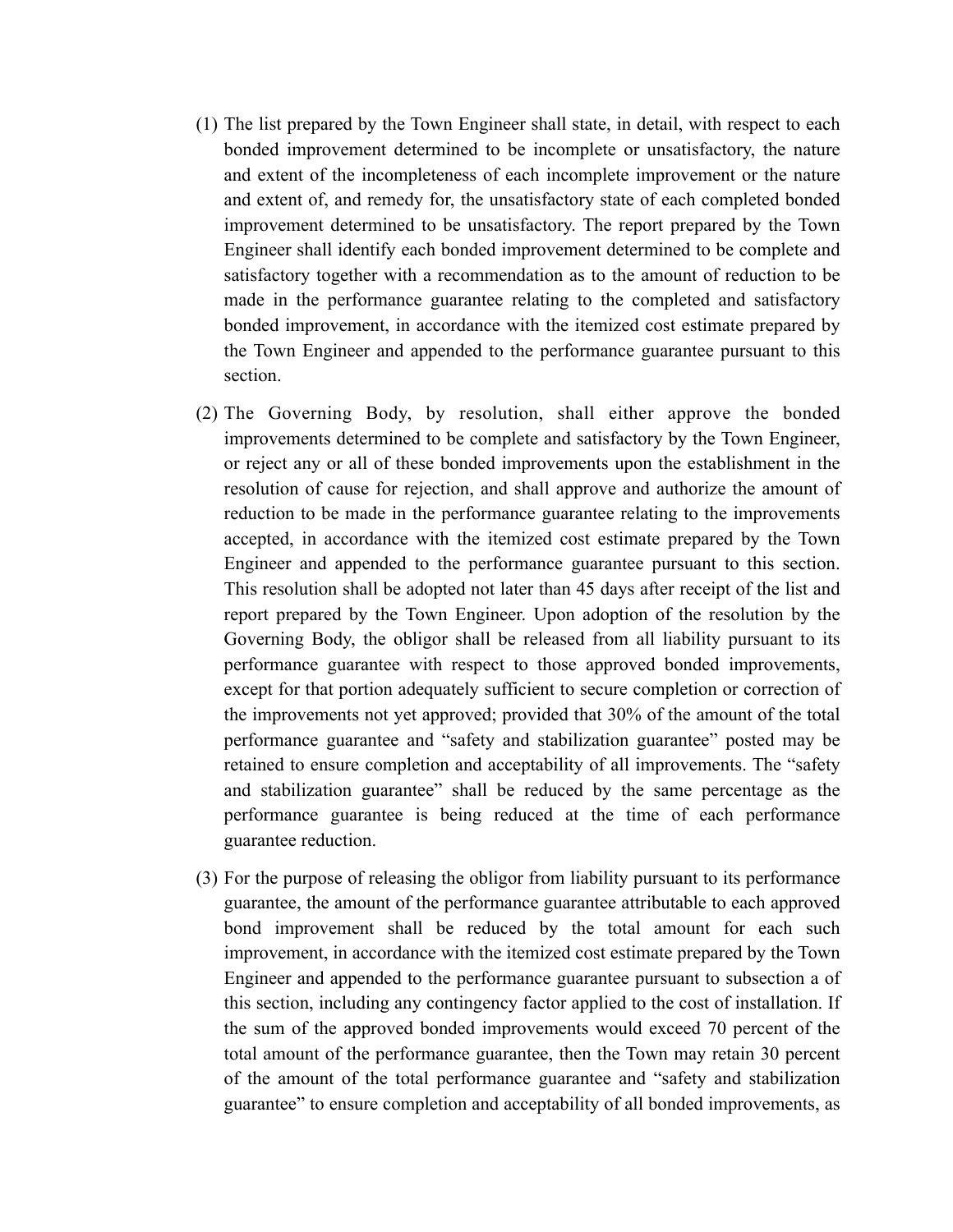provided above, except that any amount of the performance guarantee attributable to bonded improvements for which a "temporary certificate of occupancy guarantee" has been posted shall be released from the performance guarantee even if such release would reduce the amount held by the Town below 30 percent.

- (4) If the Town Engineer fails to send or provide the list and report as requested by the obligor pursuant to this section within 45 days from receipt of the request, the obligor may apply to the court in a summary manner for an order compelling the Town Engineer to provide the list and report within a stated time and the cost of applying to the court, including reasonable attorney's fees, may be awarded to the prevailing party.
- (5) If the Governing Body fails to approve or reject the bonded improvements determined by the Town Engineer to be complete and satisfactory or reduce the performance guarantee for the complete and satisfactory improvements within 45 days from the receipt of the Town Engineer's list and report, the obligor may apply to the court in a summary manner for an order compelling, within a stated time, approval of the complete and satisfactory improvements and approval of a reduction in the performance guarantee for the approvable complete and satisfactory improvements in accordance with the itemized cost estimate prepared by the Town Engineer and appended to the performance guarantee pursuant to this section; and the cost of applying to the court, including reasonable attorney's fees, may be awarded to the prevailing party.
- (6) In the event that the obligor has made a cash deposit with the Town or approving authority as part of the performance guarantee, then any partial reduction granted in the performance guarantee pursuant to this subsection shall be applied to the cash deposit in the same proportion as the original cash deposit bears to the full amount of the performance guarantee, provided that if the developer has furnished a "safety and stabilization guarantee," the Town may retain cash equal to the amount of the remaining "safety and stabilization guarantee."
- D. If any portion of the required bonded improvements is rejected, the approving authority may require the obligor to complete or correct such improvements and, upon completion or correction, the same procedure of notification, as set forth in this section shall be followed.
- E. Nothing herein shall be construed to limit the right of the obligor to contest by legal proceedings any determination of the Governing Body or the Town Engineer.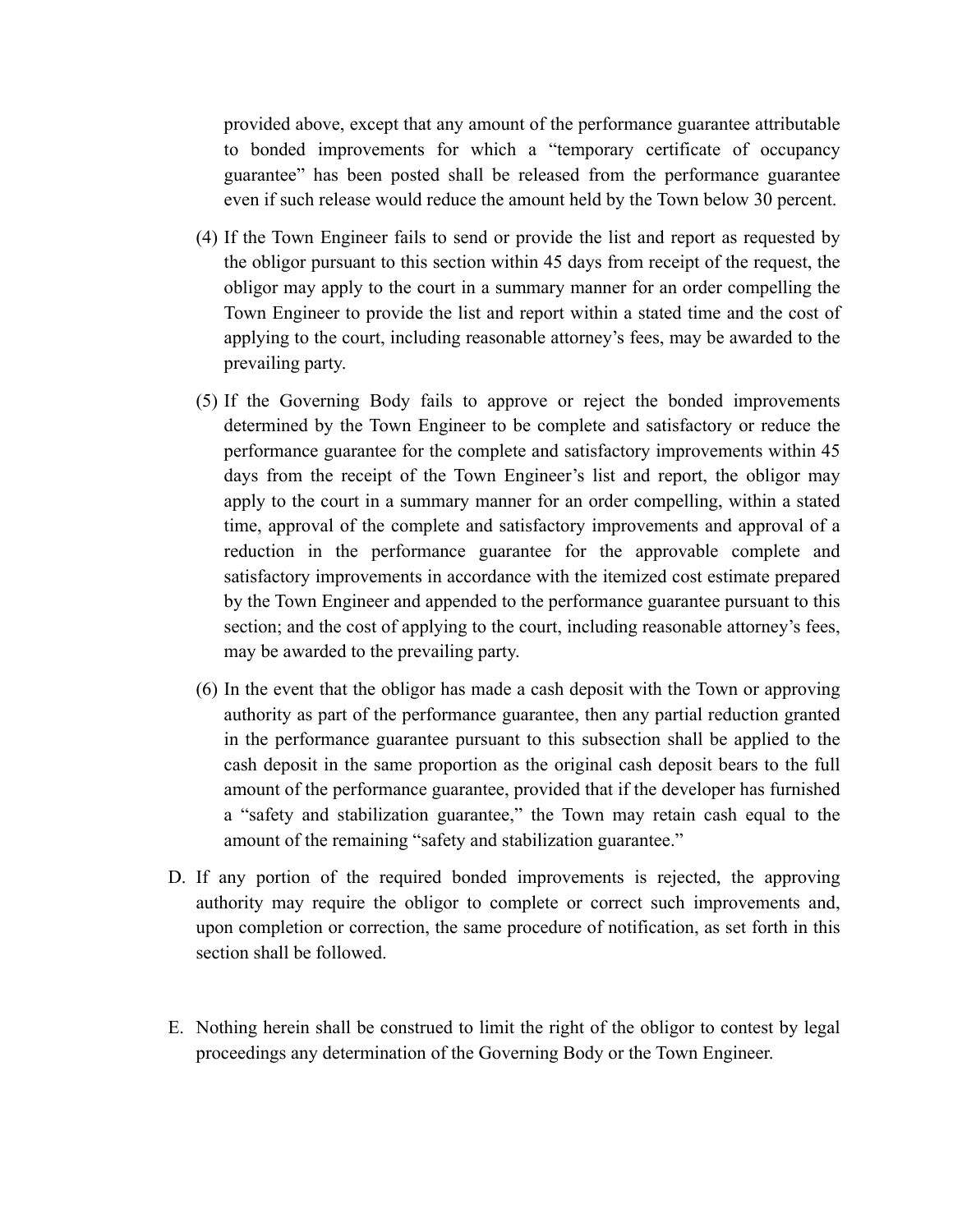- §231-71. Regulations Concerning Inspection Fees.
	- A. The obligor shall reimburse the Town for reasonable inspection fees paid to the Town Engineer for the foregoing inspection of improvements; which fees shall not exceed the sum of the amounts set forth hereinafter. The Town shall require the developer to post the inspection fees in escrow in an amount:
		- (1) Not to exceed, except for extraordinary circumstances, the greater \$500 or 5% of the cost of bonded improvements that are subject to a performance guarantee under this section; and
		- (2) Not to exceed 5% of the cost of private site improvements that are not subject to a performance guarantee under this Section, which cost shall be determined pursuant to Section 15 of P.L. 1991, c. 256 (C. 40:55D-53.4).
	- B. For those developments for which the inspection fees total less than \$10,000, fees may, at the option of the developer, be paid in two installments. The initial amount deposited in escrow by a developer shall be 50% of the inspection fees. When the balance on deposit drops to 10% of the inspection fees because the amount deposited by the developer has been reduced by the amount paid to the Town Engineer for inspections, the developer shall deposit the remaining 50% of the inspection fees.

- C. For those developments for which the inspection fees are total \$10,000 or greater, fees may, at the option of the developer, be paid in four installments. The initial amount deposited in escrow by a developer shall be 25% of the inspection fees. When the balance on deposit drops to 10% of the inspection fees because the amount deposited by the developer has been reduced by the amount paid to the Town Engineer for inspection, the developer shall make additional deposits of 25% of the inspection fees.
- D. If the Town determines that the amount in escrow for the payment of inspection fees, as calculated hereinabove, is insufficient to cover the cost of additional required inspections, the developer shall deposit additional funds in escrow. In such instance, the Town shall deliver to the developer a written inspection escrow deposit request, signed by the Town Engineer, which informs the developer of the need for additional inspections, details the items or undertakings that require inspection, estimates the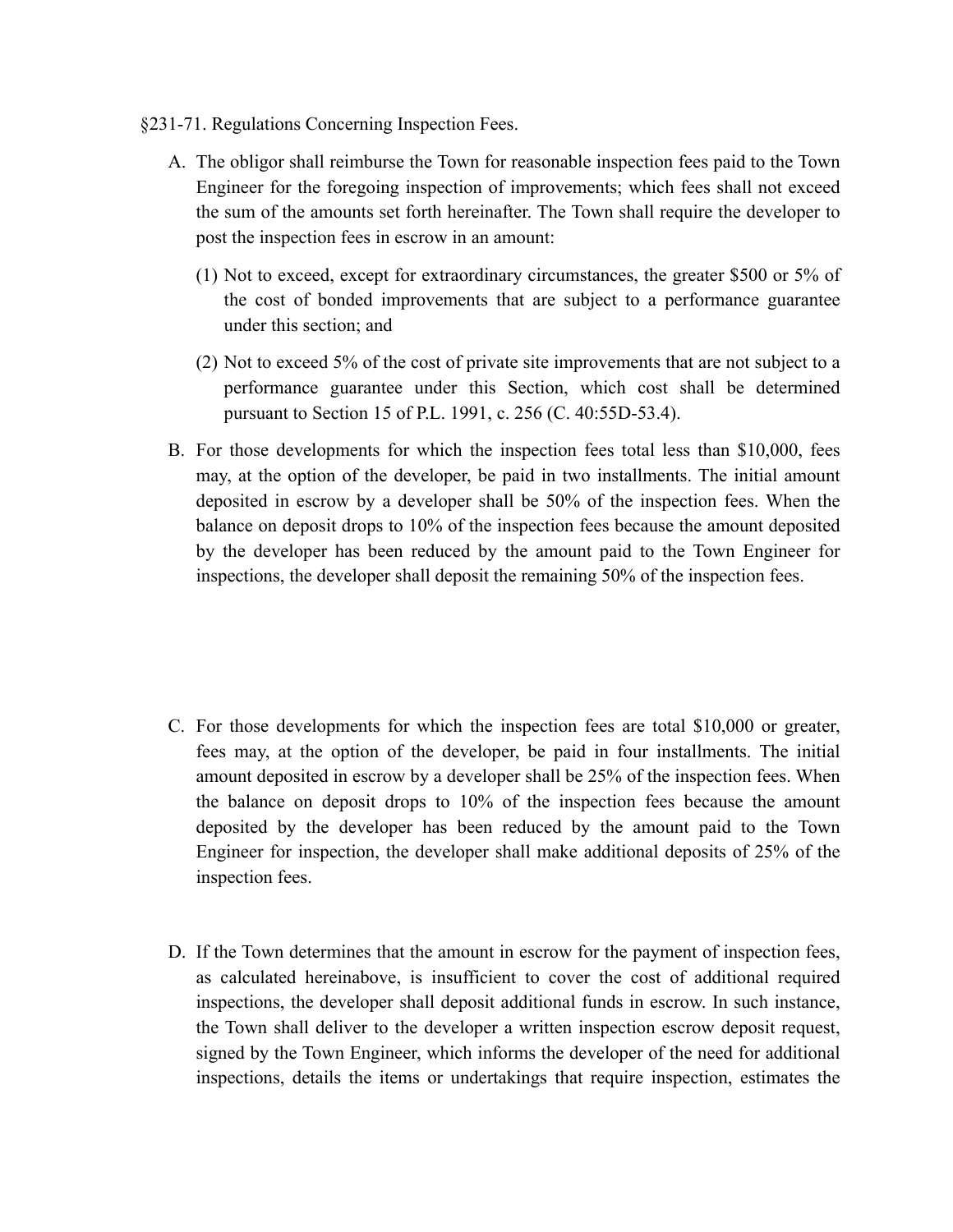time required for those inspections, and estimates the cost of performing those inspections.

§231-72 Approved by stages or sections.

In the event that final approval is by stages or sections of development pursuant to subsection (a) of section 29 of P.L.1975, c.291 (C.40:55D-38), the provisions of this section shall be applied by stage or section.

§231-72 Dedication of improvements to Town.

To the extent that any of the improvements have been dedicated to the Town on the subdivision plat or site plan, the Governing Body shall be deemed, upon the release of any performance guarantee required pursuant to this section, to accept dedication for public use of streets or roads and any other improvements made thereon according to site plans and subdivision plats approved by the approving authority, provided that such improvements have been inspected and have received final approval by the Town Engineer.

**Section 3.** Severability. The provisions of this Ordinance are declared to be severable and if any section, subsection, sentence, clause or phrase thereof for any reason be held to be invalid or unconstitutional, such decision shall not affect the validity of the remaining sections, subsections, sentences, clauses and phrases of this Ordinance, but shall remaining in effect; it being the legislative intent that this Ordinance shall stand notwithstanding the invalidity of any part.

**Section 4. Repealer**. All ordinances or portions thereof in conflict or inconsistent with this Ordinance are hereby repealed, but only however, or the extent of such conflict or inconsistency, it being legislative intent that all ordinances or portions of ordinances now existing or in effect shall remain in effect unless the they are in conflict or inconsistent with any provision of this **Ordinance** 

**Section 5. Effective Date**. This ordinance shall take effect upon passage and publication as required by law.

**Introduced: June 8, 2022 Adopted:**